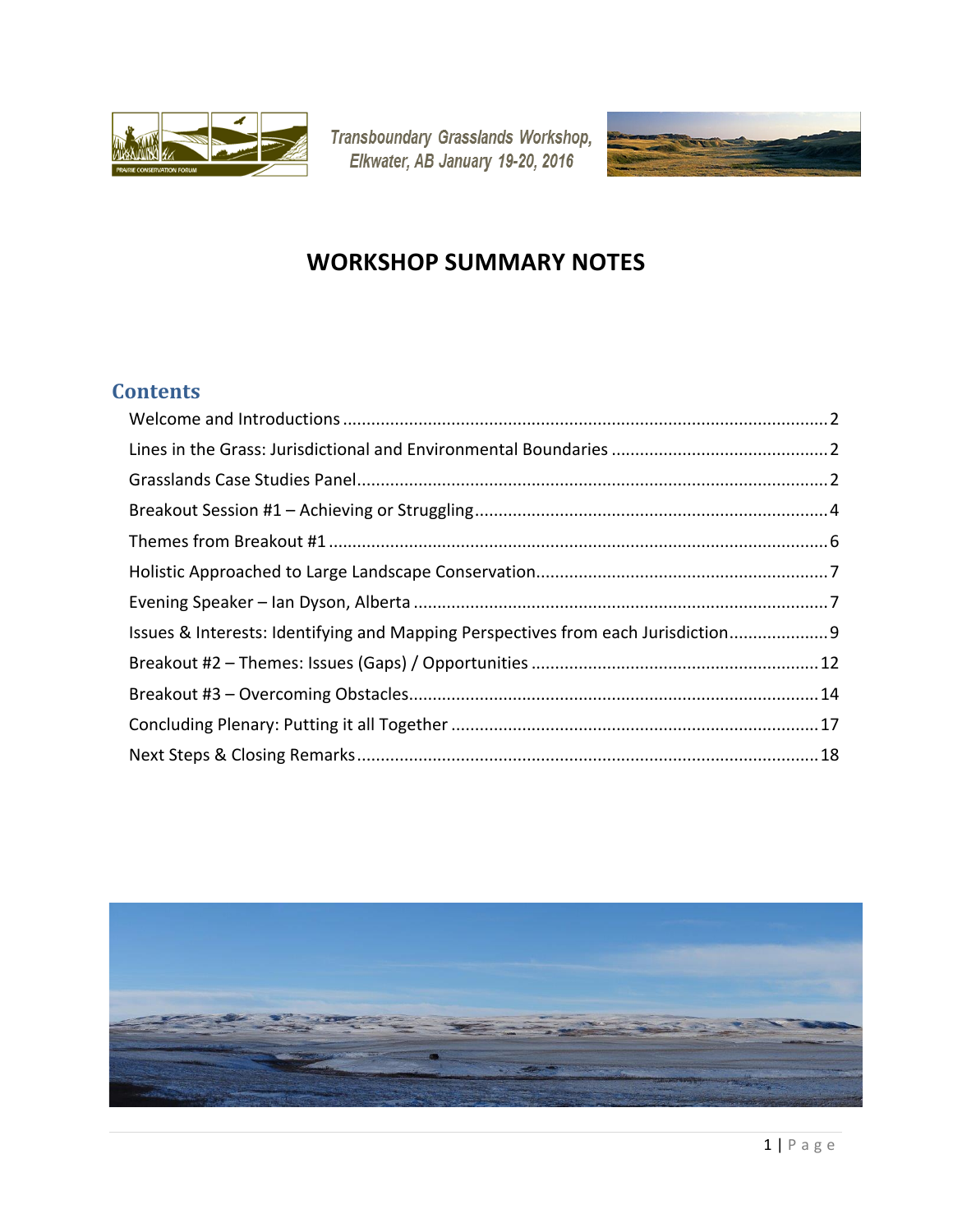## **Welcome and Introductions**

The workshop convened at 1:00 pm. Pat Gunderson welcomed the participants and reviewed the following workshop objectives:

- A. Increase familiarity with the broad scope of work and accomplishments of large landscape conservation tranboundary collaboratives.
- B. Review the status of selected transboundary grassland initiatives with a focus on successes, challenges and outcomes.
- C. Discuss existing jurisdictionally-based environmental, land use and natural resource management priorities and challenges.
- D. Identify potential topics where new or enhanced transboundary collaboration may result in better outcomes.

Participants then introduced themselves and identified their title and jurisdiction. Please select the link for a list of participants http://www.albertapcf.org/rsu\_docs/tb-grasslands-finalparticipant-lis-1.pdf

### Lines in the Grass: Jurisdictional and Environmental Boundaries

Bill Dolan, Alberta Environment and Parks set the stage for the workshop by framing the context of environmental boundaries and the importance of viewing them holistically. He noted that successful environmental stewardship efforts overcome barriers and find ways to integrate objectives and management regimes across jurisdictional boundaries. The link to the presentation is provided below. http://www.albertapcf.org/rsu\_docs/boundaries\_prairieconservation-workshop\_elkwater\_jan-19-20--2016-billdolan.pdf

### **Grasslands Case Studies Panel**

Sue Michalsky, Ranchers Stewardship Alliance moderated a panel of speakers who each presented on transboundary initiatives occurring within their jurisdictions. Each panel highlighted aspects of their initiative(s) noting where things were working well, not working, and lessons they've learned along the way. The list of speakers and links to their presentation are contained below:

**Karen Raven, Alberta Prairie Conservation Forum** http://www.albertapcf.org/rsu\_docs/grassland-conservation-v2\_ab\_karenraven.pdf

**Kayla Balderson** and **Orin Balas**, Prairie Conservation Plan (SK) http://www.albertapcf.org/rsu\_docs/grassland-conservation\_sk-pcapkaylabalderson.pdf

#### **Peter Swain, Alberta Environment and Parks**

http://www.albertapcf.org/rsu\_docs/welcome-to-the-cypress-hills-grasslands-workshoppeterswain.pdf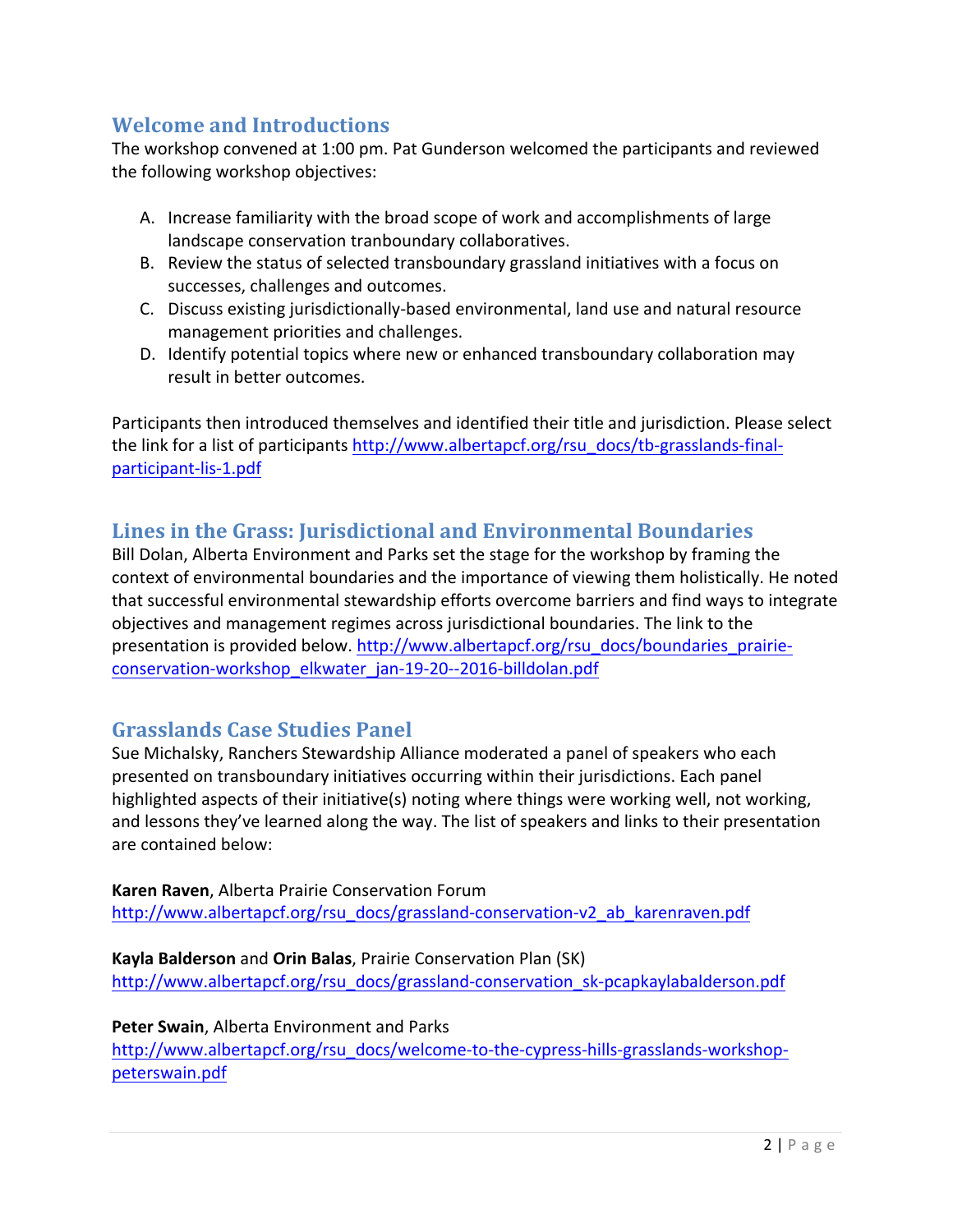**Jeff Nelson**, World Wildlife Fund (MT)

http://www.albertapcf.org/rsu\_docs/grassland-conservation-cross-borderjeff-nelson.pdf

**Kelly Williamson, Saskatchewan Stock Growers Association** 

http://www.albertapcf.org/rsu\_docs/sarpal-fundingkellywilliamson.pdf

**Paulette Fox,** Alberta Environment and Parks and Leona Tracey, linnii Initiative Field Coordinator; spoke to the linnii Initiative as Melissa Weatherwax, Blackfeet Bison Program and Helen Augare-Carlson – Blackfeet Community College were unable to attend.

- They currently have three full time employees and are currently hiring students to help out with the linnii Initiative.
- Leona will be attending a meeting in Choteau about restoring grassland habitat. The conference is a Tribal student led initiative and one of the focuses is on bison habitat restoration.
- Currently working on repatriation of buffalo to First Nations with the Intertribal Buffalo Council.
- Held first annual celebration in Fort Peck will have their second annual celebration in Banff on September 23 and bison will be released in Banff on September 25.
- Leroy Little Bear is looking into winter bison range in Cypress Hills https://www.youtube.com/watch?v=6LJfPMoGMAg&feature=youtu.be

#### **Joel Nicholson, Alberta Environment and Parks**

http://www.albertapcf.org/rsu\_docs/elkwater-presentation-jan-2016joelnicholson-.pdf

#### **Tim Romanow**, Milk River Watershed Council of Canada

http://www.albertapcf.org/rsu\_docs/mrwcc-2015-transboundary-grasslands-workshoptimromanow.pdf

Following the presentations, the speakers responded to questions from the floor.

#### **Questions**

For Leona: What sort of reception are you getting from Tribal councils?

- Have a supportive chairman in Browning, Harry Barns and Scott Kipp are very supportive and are key players in the buffalo restoration movement. Lobbying in DC for funding support for the initiative.
- Historical communications with tribal alliances have helped in the process. The linnii initiative has brought healing with the Tribes and First Nation Initiatives

#### For Joel: What percentage do you contribute to the increase in sage grouse during the *translocation?*

- Increased brood success
- Some due to existing birds and other habitat initiatives
- Good weather
- Last numerical increase was 2 decades ago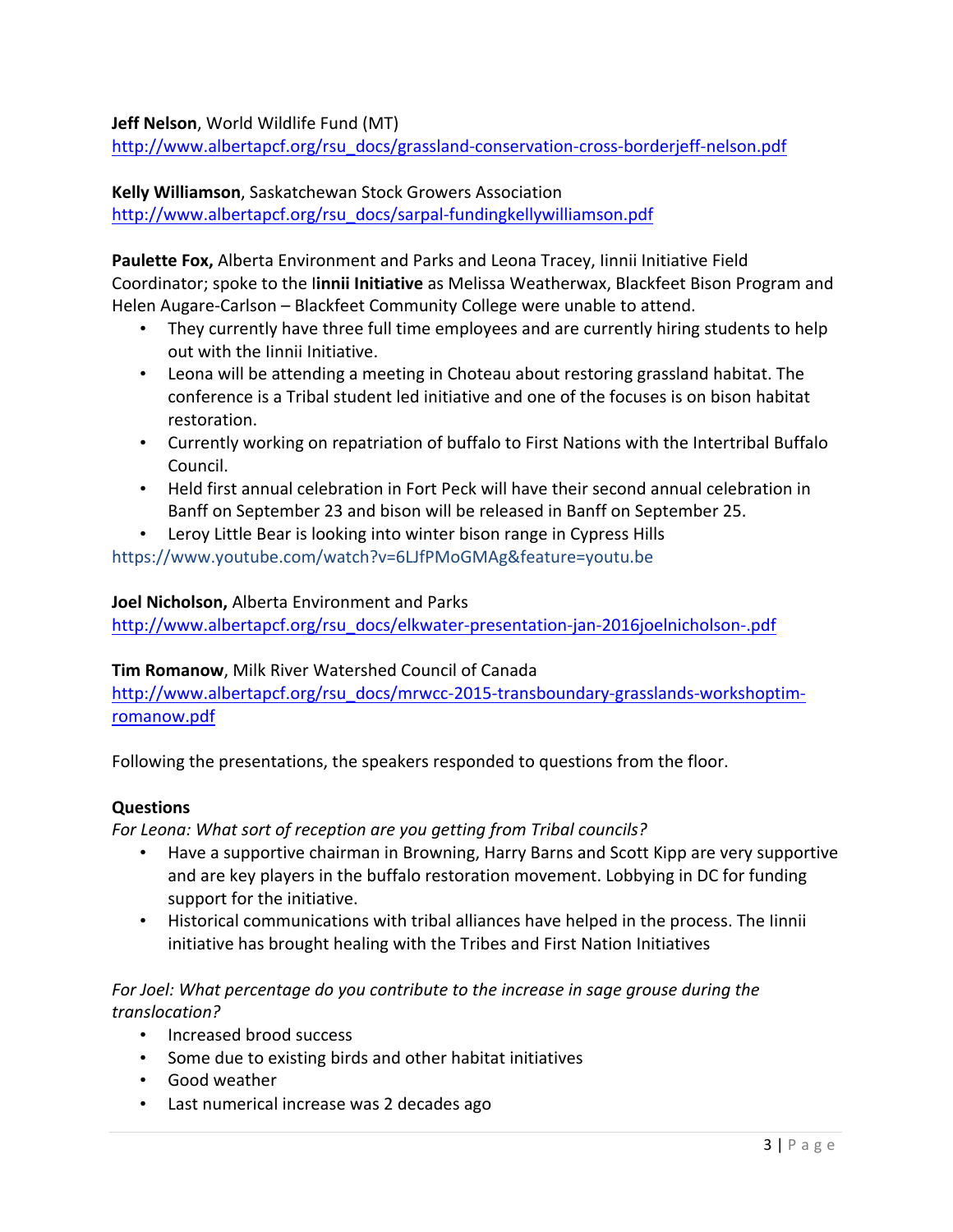Do you feel that if something like this would have happened 2-3 years ago that the emergency *protection order would still have been in place?*

- If management was ahead of the decline, possibly.
- Some of the plans are being derailed by the emergency protection order.
- Want to continue with translocation work, cannot only focus on habitat protection.

Future of the prairie, can we share a perspective of what the grasslands will be like in 30 years? *What are the threats?* 

- One of the big problems south of Cypress Hills is fire.
- Cultivation is still a significant risk, still seeing it at a reduced rate.
- There is positive work being completed with restoration and techniques for maintaining large intact habitat.
- One of the biggest threats is invasive species. Need to understand the role of stewardship and having eyes on the ground to detect invasive species.
- New opportunities with drones and technology. Drive home the importance of stewardship, need to do a better job of messaging.
- American Bison Society Conference, Human Dimensions, recognizing the relationships that are vital. Who do we need to get back on the land?

## **Breakout Session #1 - Achieving or Struggling - What and Why?**

Participants then had the opportunity to share with each other the initiatives occurring in their respective jurisdictions. Participant discussion paralleled the approach taken by the panel speaker with each person sharing the following:

- What is working;
- What isn't working, and,
- "Must haves" and "Must avoid"



The discussions produced the following insights:

| <b>MUST HAVES</b>                                                                                                                                              |                                                                                |
|----------------------------------------------------------------------------------------------------------------------------------------------------------------|--------------------------------------------------------------------------------|
| Communication - leaders, involve<br>community, trust and multiple partners,<br>urban consumer education on agriculture<br>importance and role/play of industry | Strong communication between<br>stakeholders, landowners, and policy<br>makers |
| Open effective communication with<br>people organizations - inclusion /<br>transparency                                                                        | Science-based research - support decision<br>٠<br>making                       |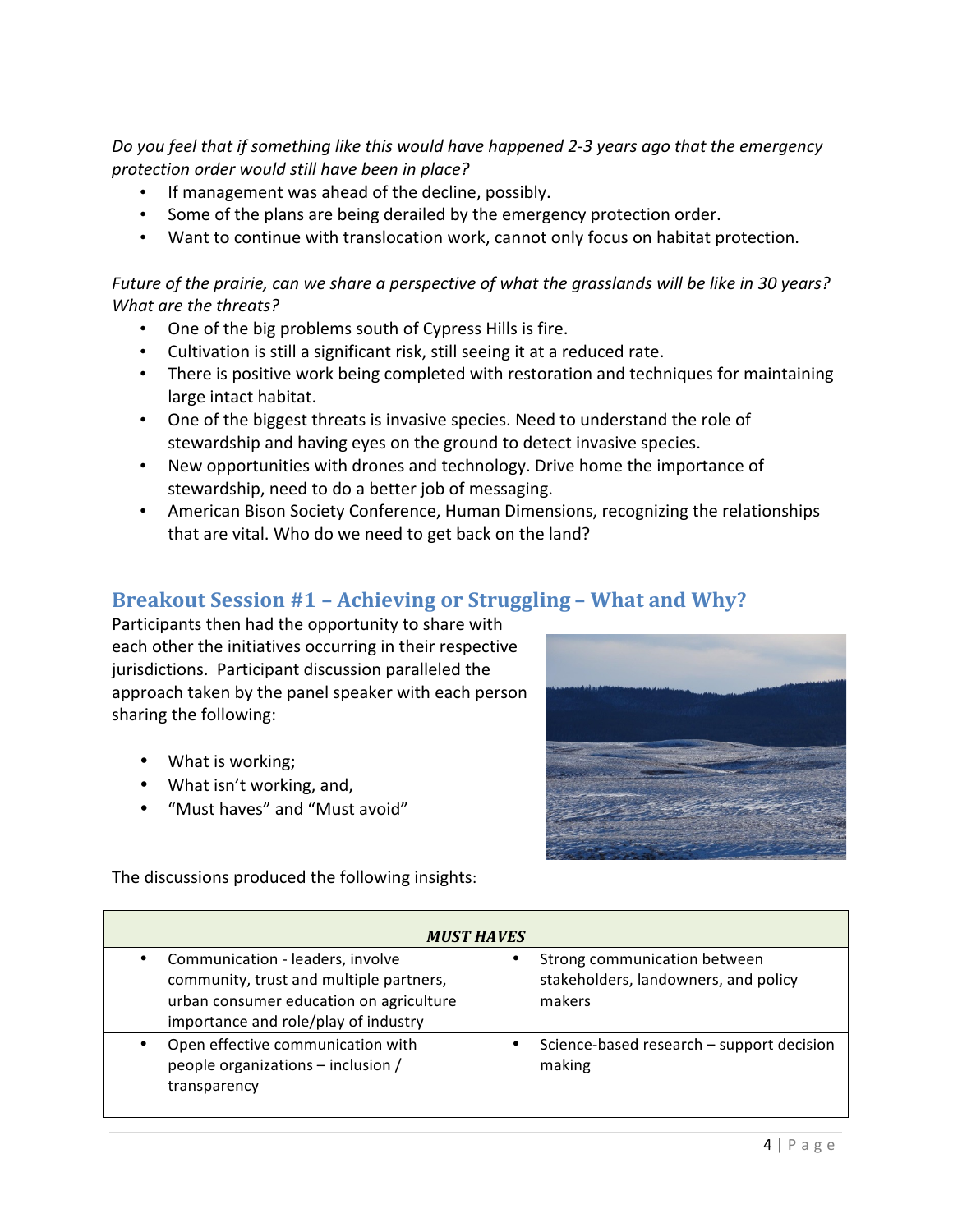| Learning from our successes and mistakes                                                                                                           | Funding (2)                                                                                            |
|----------------------------------------------------------------------------------------------------------------------------------------------------|--------------------------------------------------------------------------------------------------------|
| Involvement by everyone and have open<br>$\bullet$<br>communication                                                                                | <b>First Nations Involvement</b>                                                                       |
| Policy in place to support initiatives; Policy<br>٠<br>in place - support for protecting<br>grasslands; Policy clarity - must give input<br>/drive | Storytelling - conservation efforts around<br>٠<br>language preservation and culture<br>revitalization |
| Commitment and passion (2)                                                                                                                         | Common narrative                                                                                       |
| Clear outcomes and results                                                                                                                         | Share common goal(s)                                                                                   |
| Appropriate consultations - public,<br>stakeholders                                                                                                | <b>Balanced representation</b>                                                                         |
| Involvement by everyone - inclusion,<br>$\bullet$<br>helping people to connect (urban support)                                                     | Respect for land rights                                                                                |
| Strong relationships and communication                                                                                                             | Common metrics                                                                                         |
| Personal /institutional commitment                                                                                                                 | Shared vision/goals/objectives                                                                         |
| Action results on grounds                                                                                                                          | Shared capacity<br>٠                                                                                   |
| Connection with land                                                                                                                               | Diversity of stakeholders<br>٠                                                                         |
| Collaboration with varied perspectives,<br>٠<br>especially opposing views                                                                          | Working on a local level with stakeholders,<br>local partnerships                                      |

| <b>MUST AVOID</b>                                                                                                                                    |                                                                                                            |
|------------------------------------------------------------------------------------------------------------------------------------------------------|------------------------------------------------------------------------------------------------------------|
| Heavy-handed approach - "bully",<br>lawsuits, flexibility to avoid prescriptive<br>solutions, not one size fits all, include First<br><b>Nations</b> | Negative impacts of declining economy<br>driving decision-making (ex. changes to<br>framing -diversifying) |
| Duplication<br>٠                                                                                                                                     | Avoid silos<br>٠                                                                                           |
| Policies that don't reflect personal or<br>economical needs                                                                                          | Single provider approach - competition for<br>project funding                                              |
| Exclusion                                                                                                                                            | Self interest                                                                                              |
| No outcomes                                                                                                                                          | Losing focus<br>٠                                                                                          |
| Looking at issues in isolation (policy and<br>pressure)                                                                                              | <b>Bureaucratic B</b><br>٠                                                                                 |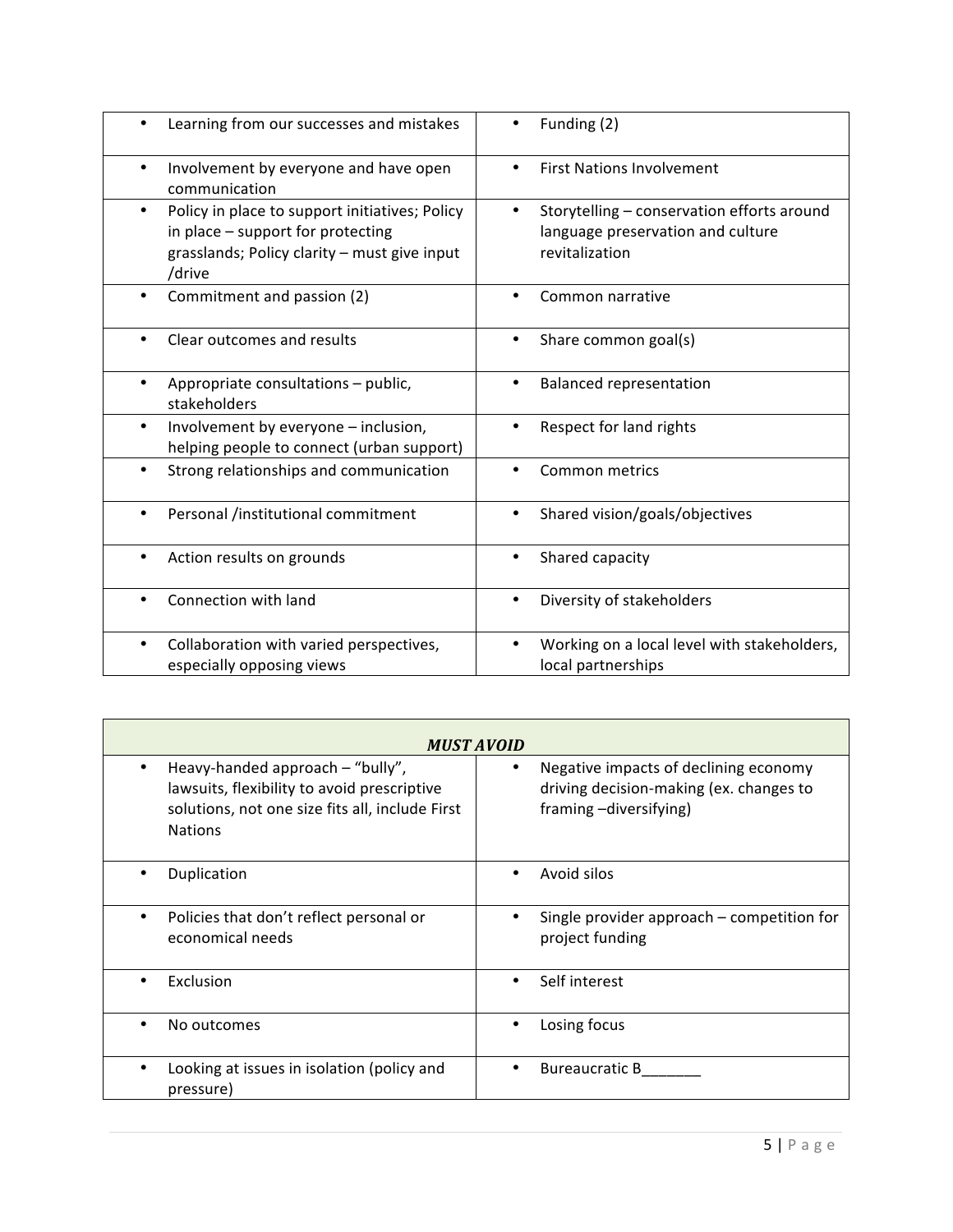| Fragmentation/ single minded objectives                                                         | Pitting stakeholders against each other                                                          |
|-------------------------------------------------------------------------------------------------|--------------------------------------------------------------------------------------------------|
| Avoid land use plans that do not value<br>both small and large landscapes                       | No succession plan! (including for<br>bureaucrats – ties into shared leadership)                 |
| Appropriate timing for consultation $-$<br>actually allow for feedback, limited voices<br>heard | Limiting input form people $-$ avoid fear /<br>uncertainty                                       |
| Excluding people / organizations with<br>shared interests $-$ avoid excluding<br>stakeholders   | Having one solution for multiple<br>jurisdictions / organizations - find ways to<br>be adaptable |
| Basing decision solely on science                                                               | Getting initiatives started without funding                                                      |
| Specialization of focus – need to connect<br>the pieces                                         | Conflict because of definition                                                                   |
| Policies which are conflicting to our goals                                                     | Avoid land use plans that do not value<br>both small and large landscapes                        |

### **Themes from Breakout #1**

Participants shared their findings with the large group and the collective identified the following "Must Have" themes:

- Common goals (strategic)
- Measures of / for success (indicators/metrics)
- Commitment, passion
- Collaboration of resources to avoid duplication
- Shared capacity balance (not too much, not too little; support resiliency)
- Conflict can be good recognize its value to help build understanding
- Explore how we will cope with dissension  $-$  balance by partnerships
- Communication
- Listen, diverse voices, including engagement with the public
- Common narrative
- Bottom up
- Shared leadership
- $\bullet$  Inclusive respecting differences
- Policy support goals not in conflict
- Celebrating successes
- Action, achieving results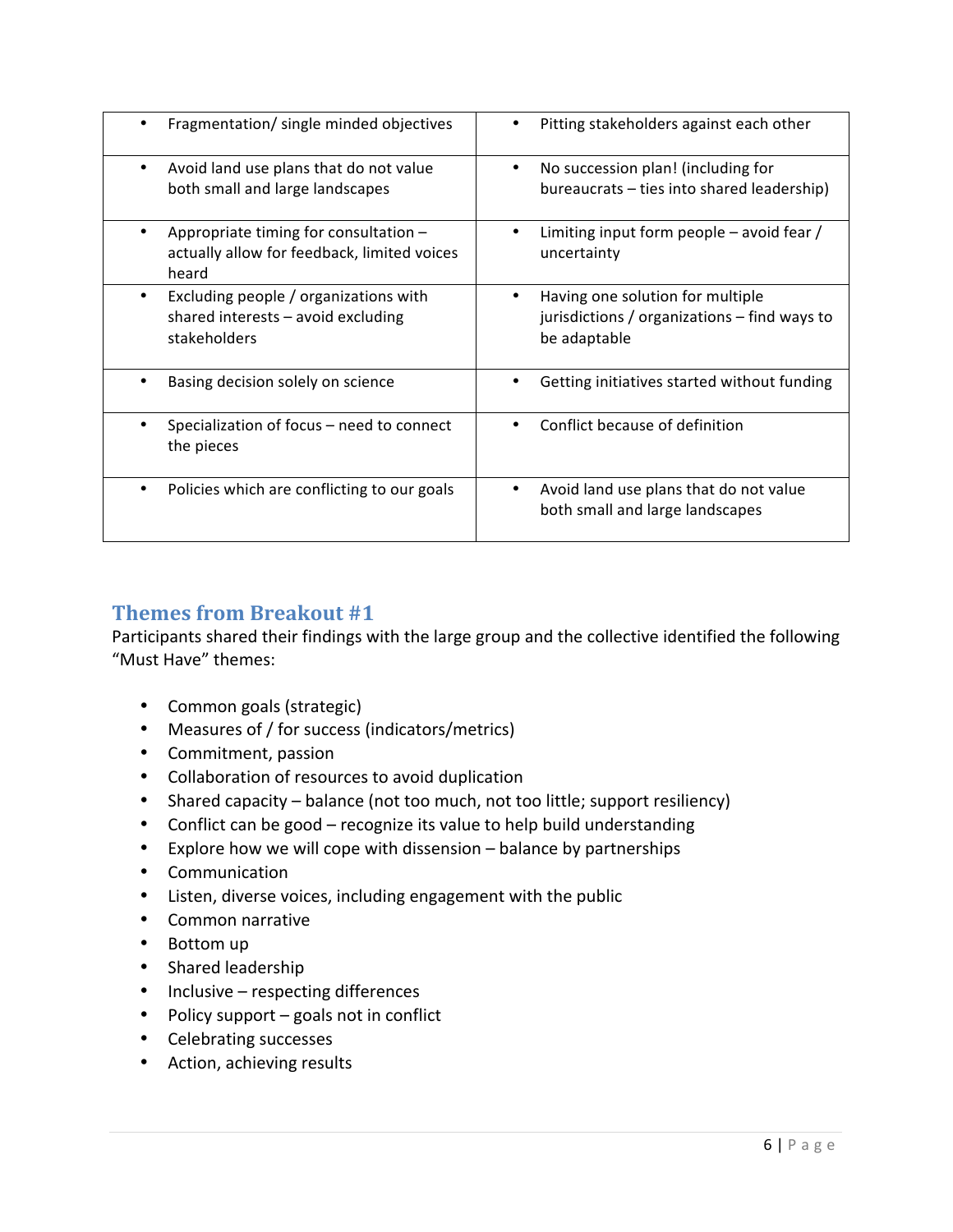## **Holistic Approaches to Large Landscape Conservation**

Evening Speaker – Ian Dyson, Alberta Environment and Parks

lan shared with the group examples of large transboundary conservation efforts. He noted the complexity of working across multiple jurisdictions and the strategies various collaboratives are using to help overcome these challenges. Key points from the presentation include the following:

- Value in taking a big picture 'whole environment' approach
	- $\circ$  Less likely particular conservation priorities will be cross-threaded with others
	- o Less missed connections
- Working collectively enhances capacity to get work done
- Messy but figuring it out together enhances collective ownership/commitment
- It is possible to get applied results on large landscapes with relatively modest investments (people/money)
- There is never just one collaborative partnership underway on any large landscape multiple initiatives can find a complementary fit
- Despite apparent jurisdictional/organizational complexity, it is actually often easier to focus on a clear conservation priority  $-$  the work is unfettered and energizing
- Passion, commitment, engagement are the key success requires a core group of fully committed people

It is critical that conservation priorities are owned individually and collectively – that means the appropriate people in your organization need to be looped in and also that you need to sell the benefits in terms that resonate with your organization's priorities. At an operational level there needs to be a clear program relevance connection. At a broader organizational level the case also needs to be made. For example projects are more likely to be currently supported by the Government of Alberta if they are demonstrating leadership on climate change, demonstrating we are serious about the environment by addressing environmental cumulative effects, and enhancing our reputation (and potentially mitigating market access liabilities).

It's also important to recognize, particularly for agencies, that when you work in a transboundary multi-jurisdictional environment that you are not the centre of the universe. You can influence, but not control. You need to figure things out with others. Also agencies can drive conservation agendas, but they cannot do it without stakeholder and community inclusivity/ownership. Finally, it helps to think and act in terms of putting the system to achieve your defined conservation outcomes in place (pilot projects), rather than develop a big plan and try to implement it.

Grasslands provide unique challenges and opportunities to large landscape transboundary conservation. These are settled, dominantly ranching landscapes. Listening to landholders, engagement, respecting land use, culture and economy are critical. There are lots of do's and don'ts. The experience repository is largely in the successful NGO and agency programs. Also Tribes and First Nations are not going anywhere  $-$  this is their home place too and we have not been serious enough about ensuring that they are also essential drivers of the transboundary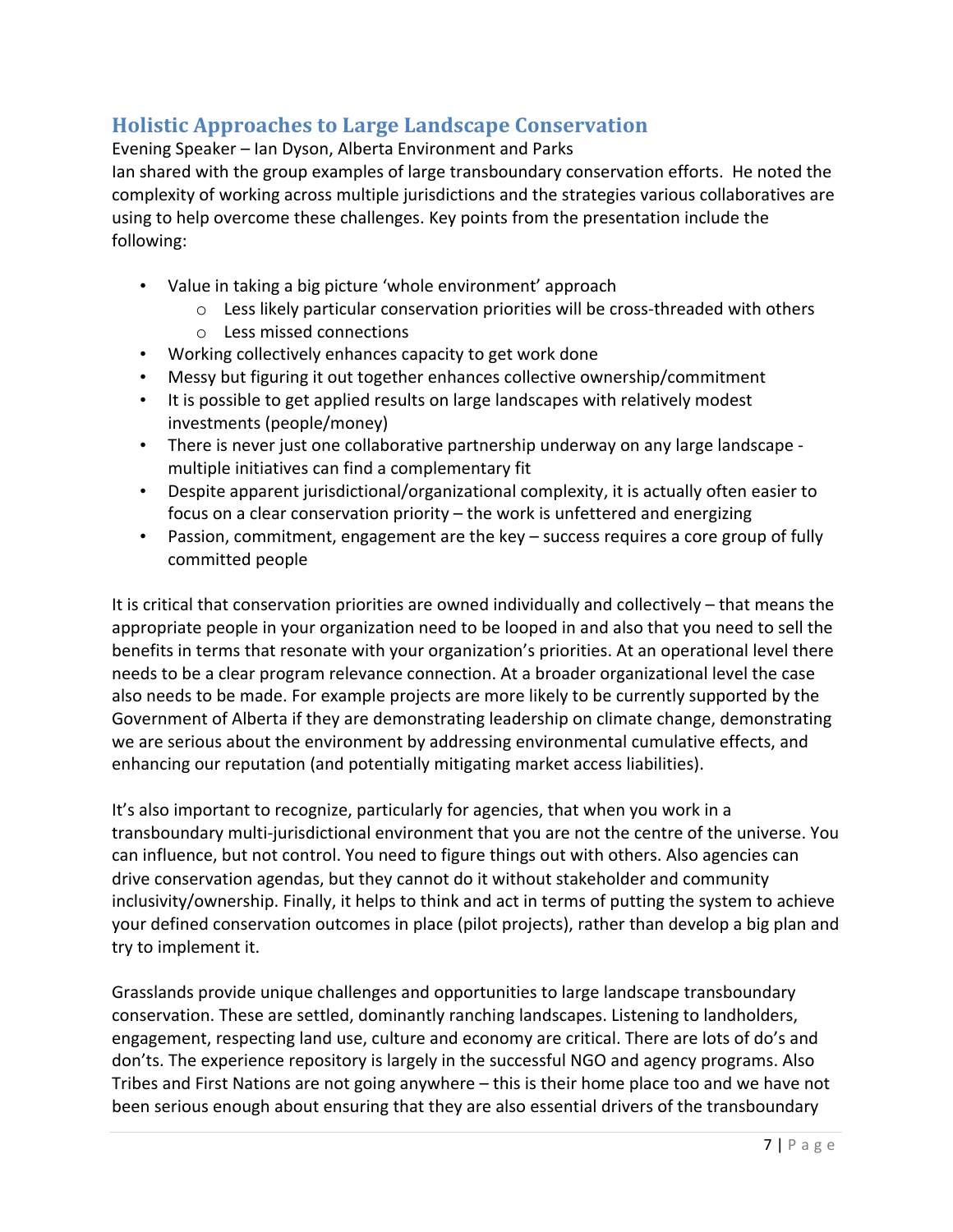conservation journey. Finally, a good start to getting a handle on the transboundary grasslands holistically would be to undertake a combined stressor (climate change, anthropogenic footprint, invasive species) analysis and temporal modelling on grassland ecosystems/conservation values.

We have a number of potential pathways forward from this workshop. We could just go home (one more workshop that we hopefully got something out of). We could identify a project where we don't currently have anything transboundary underway  $-$  such as terrestrial invasive species. We could initiate enhanced networking. Or we could say we need to do something more...and make it happen.

http://www.albertapcf.org/rsu\_docs/Holistic\_Approaches\_Grassland\_TB\_Jan2016IanDyson.pdf

**END OF DAY 1**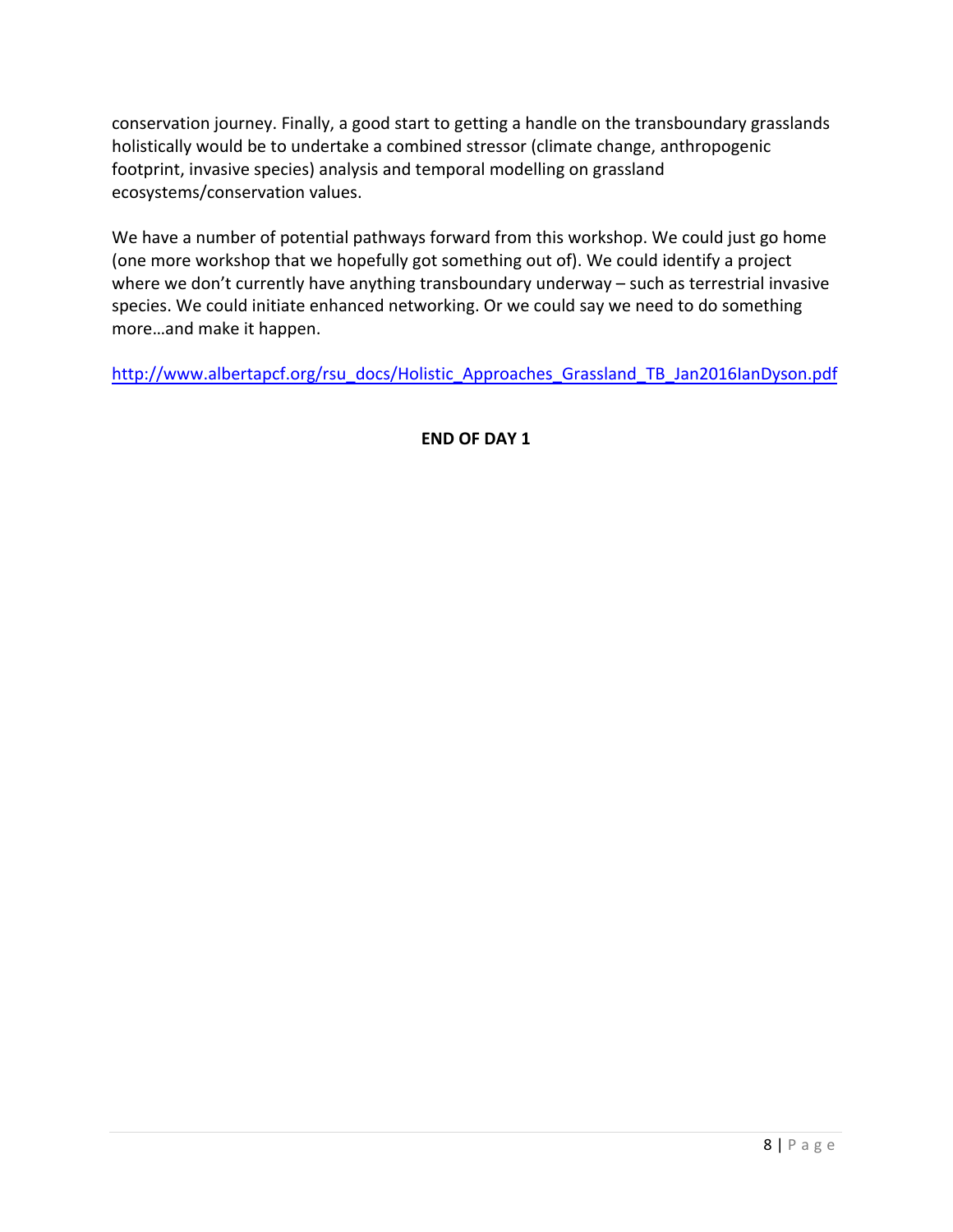## **Issues & Interests: Identifying and Mapping Perspectives from each Jurisdiction**

Participants began the second day of the workshop by identifying and mapping the policy, program and context related to their grassland conservation priorities. This information was then used to identify where there appears to be an appetite for transboundary collaboration. The results from each jurisdiction are listed below followed by a listing of priority areas for possible action.

#### **ALBERTA** (\* indicates appetite for action/transboundary collaboration)

- Continental fund for grassland bird conservation
- \*\*Regional integration
- Network for Northern Great Plains, Prairie Conservation Action Plan(PCAP)
- Collaboration
- \*\* On ground management -best management practices, MultiSAR, South of the Divide Conservation Action Program (SODCAP), Milk River Natural Area, Suffield, Milk River ridge
- Invasive species
- Biodiversity action plans South Saskatchewan Regional Plan (SSRP)
- Biodiversity Management Framework
- Connectivity Private / public lands
- \*\* Milk River Watershed downstream coffin bridge
- Property rights impacts by new programs
- Coop Alberta, Montana, Saskatchewan
- \*\*Wildlife Species at risk(SAR)
- \*\*Private land conservation as buffer to public
- Improving grazing / supporting best management practices(BMP's)
- Workshop for sustainable land management
- Supports for landowners
- Planning transboundary Milk / Cypress
- Heart of Palliser triangle north of Missouri, south of Cypress
- Climate adaption
- Cultural / economic
- Economic incentives for conservation (e.g. pilot Saskatchewan)
- Watershed
- Invasive species
- Look at linking Prairie Conservation Action Plans, non-government organization's, other



**Alberta**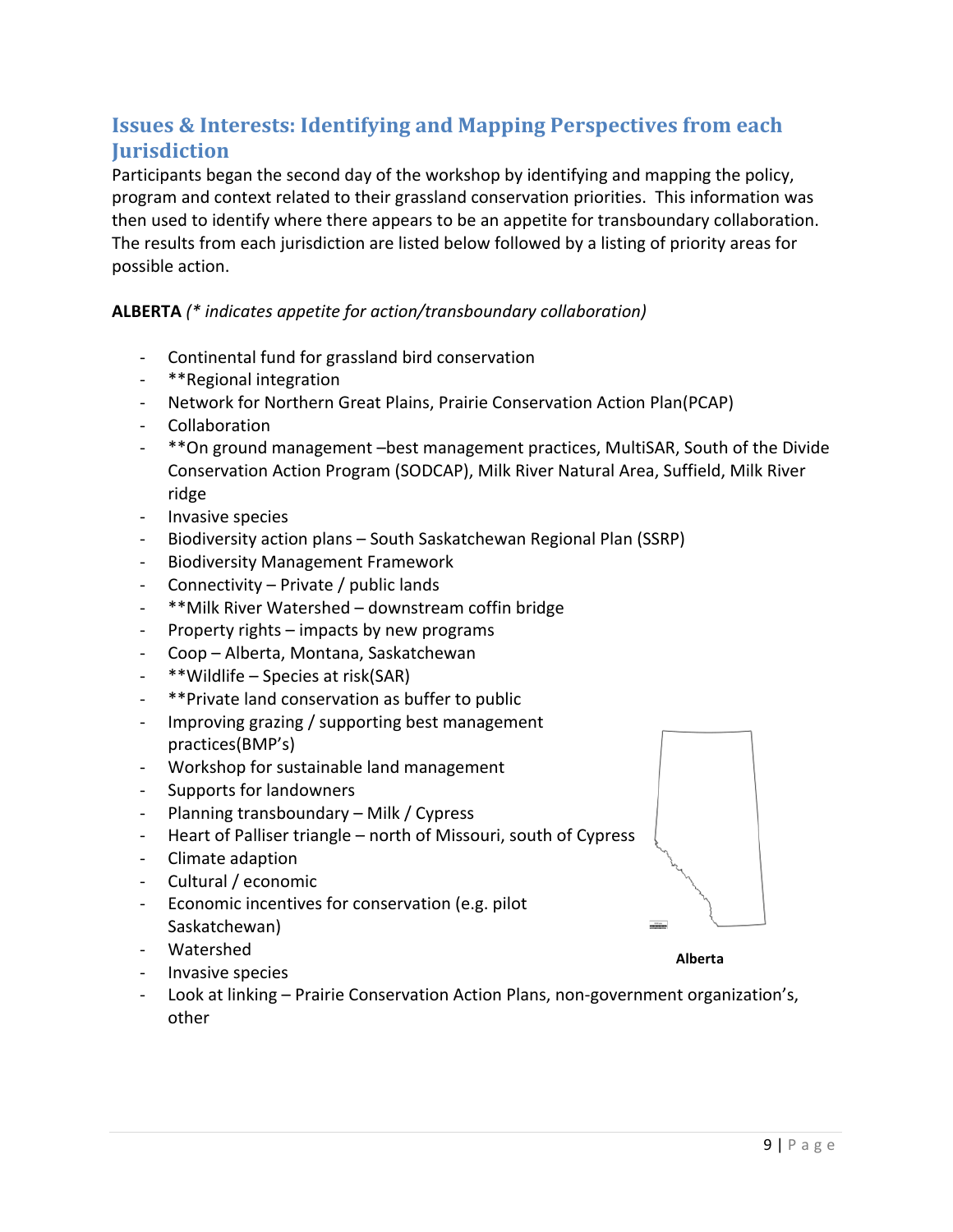#### **SASKATCHEWAN** (\* indicates appetite for action/transboundary collaboration)

- Recovery PCAP Planning
- Recovery plans for SAR Federal vs. Provincial
- More collective cross-jurisdictional approach
- Audubon Unites States
- Balancing economic issues\*\*
- Restoration of disturbed
- Connecting critical habitat
- Education
- Respect for property rights  $-$  surface and subsurface
- Improved implementation of plans
- Have consistency within/between recovery plans
- Less reactive, more proactive
- Invasive species
- Sustainability initiatives (sustainable beef  $-$  McDonalds) producer driven initiatives\*\*
- Include municipal plan in synergy with SSRP overall governance between jurisdictions
- Sage grouse conservation
- Programs with a stewardship focus (MultiSAR etc.)/ SODCAP\*\*
- Support for market-based tools\*\*
- Stewardship credit
- SODCAP
- SAR Retention for habitat / research; critical habitat and native prairie quantification
	- $\circ$  Need social / regional support
	- $\circ$  Have to work with groups/people legislative people
	- $\circ$  Have to work with people on the ground unique
	- o Implementation
- Build a team
- Create own tools to meet SAR needs; habitat equipment work plans
- Policy is moving forward
- Long term  $-$  need to plan future
- Multijurisdictional fine tune action, then how to anchor
- Communication plan schools PCAP, PCF with MT
- Joint education programs between AB, SK, MT

#### **MONTANA**

#### *Where is there appetite for action?*

- Milk River Watershed
- Tribal bison
- Sustain grasslands
- Conserve native habitat
- Local landowner and community voices heard
- Conserve wildlife  $-$  focal species



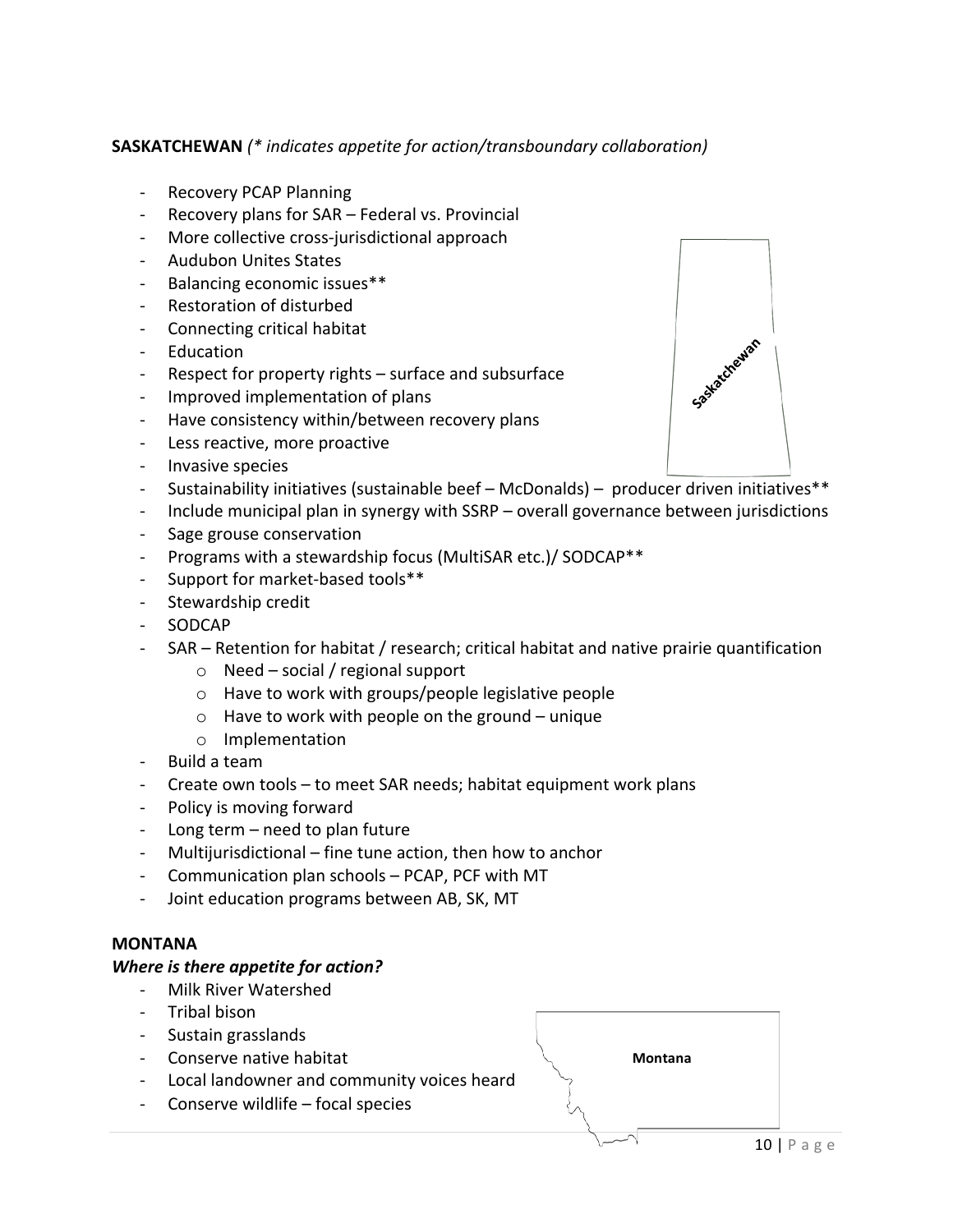- Working landscapes ranching
- Public access
- Connecting isolated parcels of native prairie
- Connecting overall province grassland (action plan)
- Sale of Crown lands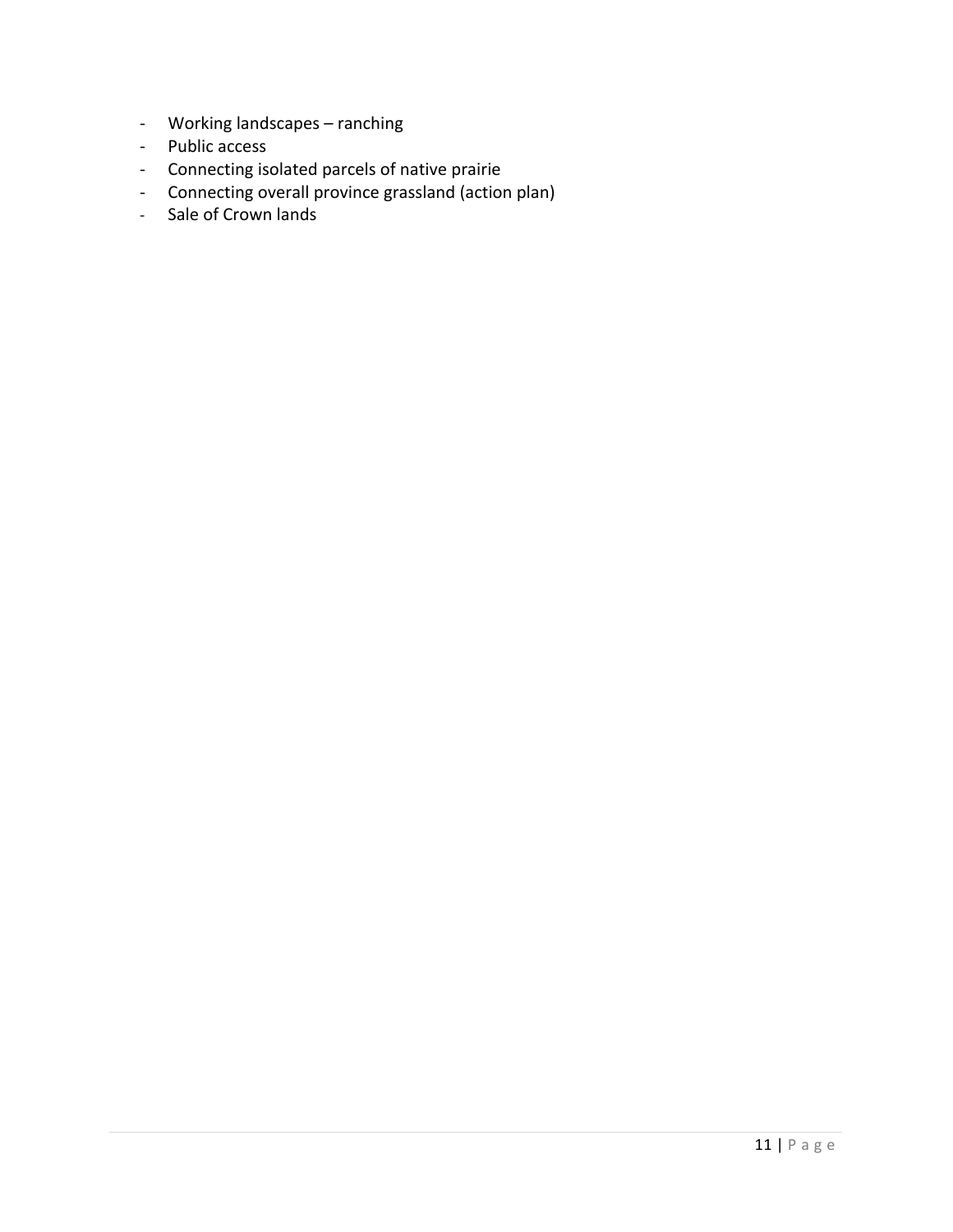## Breakout #2 - Themes: Issues (Gaps) / Opportunities

Participants worked in small groups and explored the following questions:

- 1. Which transboundary are issues not currently being addressed?
- 2. From the issues not currently being addressed, which present the greatest opportunity for transboundary collaboration and why?

Reponses generated by the groups included the following opportunities:

| <b>OPPORTUNITIES</b>                                                                                                                                                                                                             |                                                                                                                                                                                                                                                                                                         |
|----------------------------------------------------------------------------------------------------------------------------------------------------------------------------------------------------------------------------------|---------------------------------------------------------------------------------------------------------------------------------------------------------------------------------------------------------------------------------------------------------------------------------------------------------|
| Continuity<br>Common goals / objectives<br>$\overline{\phantom{0}}$<br>Data sharing and knowledge sharing<br>$\overline{\phantom{0}}$<br>Monitoring - land use, outcomes, threats<br>$\overline{\phantom{a}}$                    | Using common tools such as range health<br>assessments for monitoring. Build database using<br>common language and classifications - Forces<br>agency collaboration.                                                                                                                                    |
| <b>Focal Species</b><br>Especially migratory connectivity<br>$\overline{\phantom{0}}$<br>Flagships as rallying point<br>How to balance holistic ecosystem goals?<br>Invasive Species / Invasive species management               | Lots of excellent transboundary initiatives -<br>bringing together as a singular cohesive body.<br>Cumulative effects management                                                                                                                                                                        |
| Defining urgency                                                                                                                                                                                                                 | Communication of BMPs, monitoring methods,<br>guidelines that what worked                                                                                                                                                                                                                               |
| <b>Conservation tools</b><br>Whole ecosystem approach<br>humans are part of it; socially,<br>economically<br>Multispecies / airsheds / landscapes                                                                                | Connect the dots<br>avoid duplicating effort<br>no silos!<br>coordinating funding<br>landscape focus<br>$\sim$<br>share our programming successes/failures<br>Common spatial data and change analysis<br>i.e. where is the native prairie?<br>what exactly is the annual change?<br>Modelling stressors |
| Common umbrella for 3 jurisdictions (AB, SK, MT).<br>Common threads between plans that are<br>already established<br>Work to goals of these that are common<br>Build geographic context from then<br>Method to share information | What is the rate of invasive creep?<br>Focus cooperation<br>Create common narrative approach with<br>all input<br>Avoid duplication<br>Supporting local landowner and on the ground                                                                                                                     |
| E.g. Pooling collective knowledge to fill<br>gaps or figure out how to get information<br>to fill gaps. Who coordinates this?                                                                                                    | people.<br>How do we approach all these ideas in an<br>occupied land where people need to<br>sustain living?<br>How do we engage them?                                                                                                                                                                  |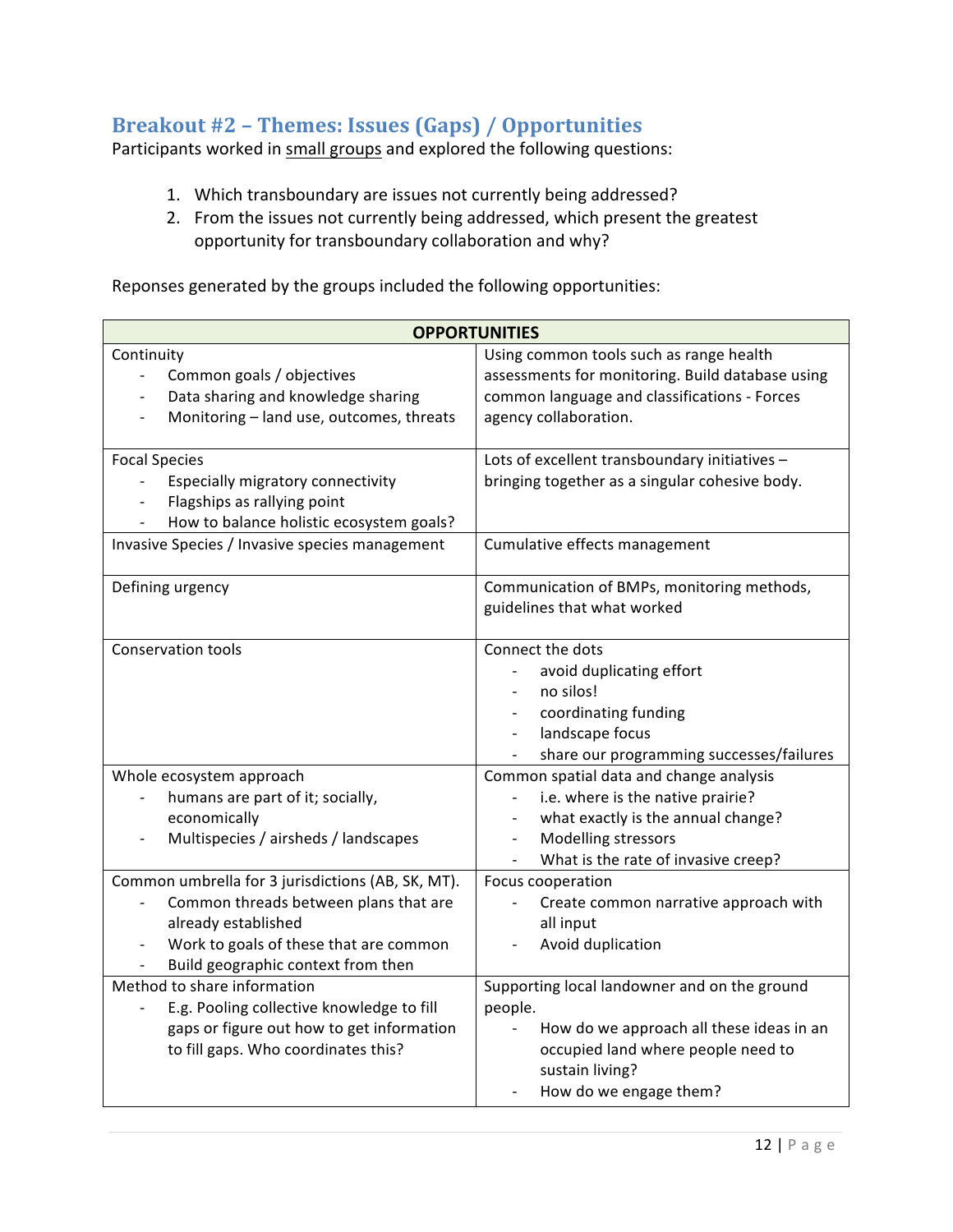| <b>OPPORTUNITIES</b>                                                                                                                |                                                                                                                                                                                                                                                                                                                                                                      |
|-------------------------------------------------------------------------------------------------------------------------------------|----------------------------------------------------------------------------------------------------------------------------------------------------------------------------------------------------------------------------------------------------------------------------------------------------------------------------------------------------------------------|
| Concise monitoring system                                                                                                           | Range health monitoring                                                                                                                                                                                                                                                                                                                                              |
| Multijurisdictional representation                                                                                                  | Singular, focused, cohesive body focused on<br>transboundary issues - mandate, meets frequently                                                                                                                                                                                                                                                                      |
| Consistency of data classification - able to cross<br>jurisdictions                                                                 | holistic focus - currently fragmented on single<br>issue / species                                                                                                                                                                                                                                                                                                   |
| Common framework for recovery plans, action<br>items and across jurisdictions                                                       | Coordinated stewardship efforts on private lands                                                                                                                                                                                                                                                                                                                     |
| Habitat connectivity across boundaries                                                                                              | Coordinated wildlife population management<br>efforts                                                                                                                                                                                                                                                                                                                |
| Communication / story telling                                                                                                       | Linear disturbances                                                                                                                                                                                                                                                                                                                                                  |
| Consistent approach to range health monitoring<br>across jurisdictions                                                              | Information sharing - data sharing                                                                                                                                                                                                                                                                                                                                   |
| Information collecting - common approach                                                                                            | Idea sharing                                                                                                                                                                                                                                                                                                                                                         |
| Regional integration                                                                                                                | Program integration                                                                                                                                                                                                                                                                                                                                                  |
| Transboundary planning - economic, species,<br>landscape, economic/communication                                                    | Restoration - restoring connectivity                                                                                                                                                                                                                                                                                                                                 |
| Networking - structure/ coordinator<br>"Landscape conservation"<br>Educating educators - common and<br>current educational material | KISS - Keep it smaller<br>SODCAP - stewardship, producer<br>MULTISAR - stewardship, producer<br>MRWC/ MRWA (broad)<br>PCAP / PCF (broad)<br>NPCN-ENGO<br>IITC / IINNII - First Nations<br>NSSI - Agency, wildlife management agencies<br>Transboundary plans, NCC, TNC, WWF, CBC<br>Interprovincial parks<br>LCC<br>Global roundtables (sustainable beef initiative) |

As a large group, gaps and opportunities were compiled into the following themes:

- A. **Communications** Mechanism to keep the conversation going, is there already a mechanism?
- **B. Information Sharing**
- **C. Invasive Species** also consider pest management/ pollinators
- **D. Common Tools and Data Classification** (what have we got and how is it changing? Change analysis – native prairie retention, cumulative effects management)
- **E.** Holistic Ecosystems Landscape Approaches ecological, social, cultural; i.e. multispecies, soils
- **F. Common Goals**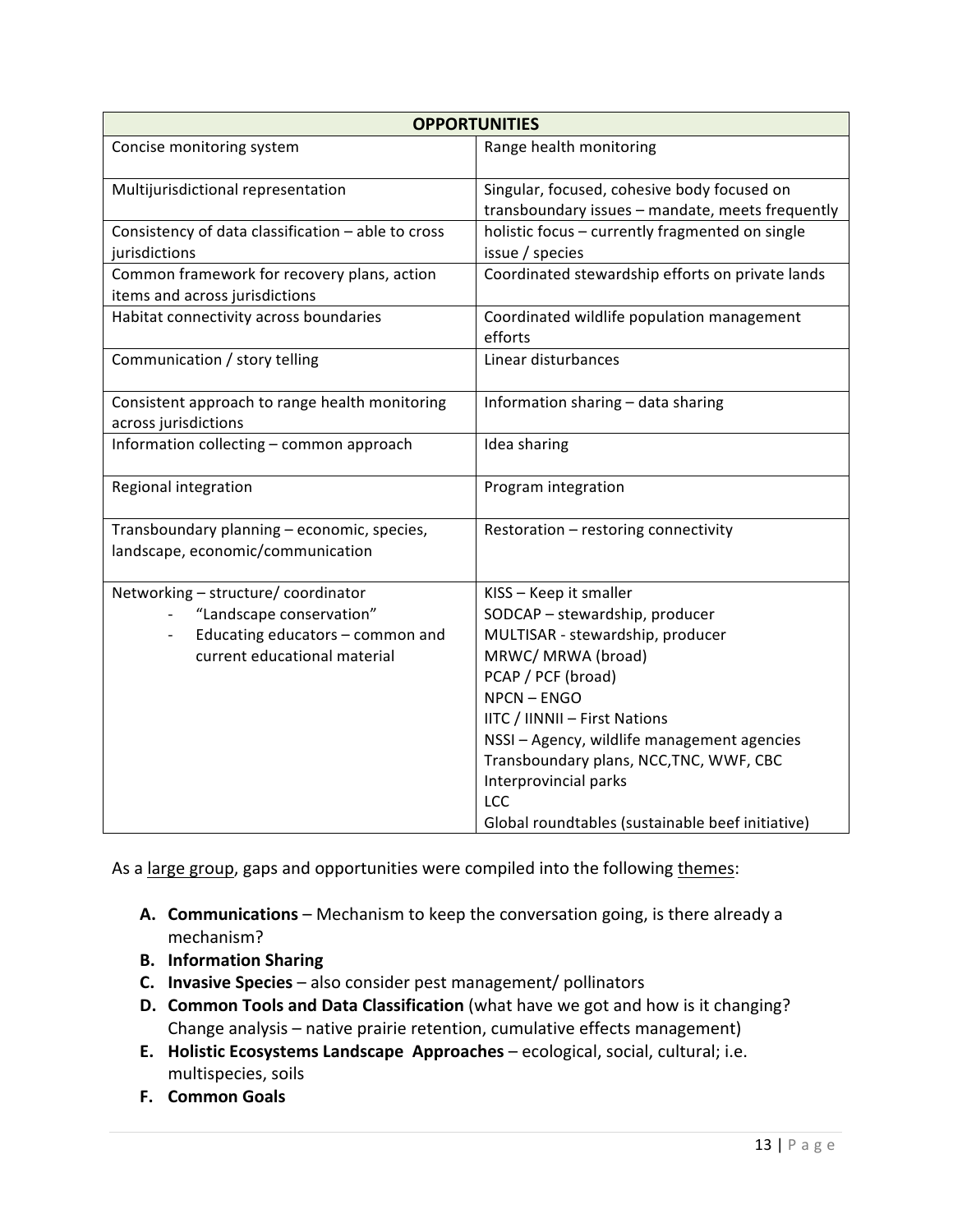## **Breakout #3 - Overcoming Obstacles**

New groups formed around each of the themes generated in Breakout Session #2. Each group discussed the issue and began to develop strategies to overcome the issues. Ideas from each group are captured below in the following tables.

#### **Invasive Species**

| <b>Obstacles</b>                      | <b>Strategies</b>                                                |
|---------------------------------------|------------------------------------------------------------------|
| Ability to identify                   | Sharing of successes and failures                                |
| Ease of dispersal                     | Q.W. online - IMAP<br>$\overline{\phantom{0}}$                   |
| Need more monitoring and data         | Early detection and rapid response<br>-                          |
| sharing                               | More education<br>÷                                              |
| Agreement on priorities and alignment | Invasive species check stations wash<br>$\overline{\phantom{0}}$ |
| on jurisdictional lists of invasive   | stations in construction                                         |
| species                               | Inter-jurisdictional collaboration in<br>-                       |
| Lack of effective control on certain  | monitoring and control efforts                                   |
| species                               |                                                                  |
| Lack of coordinated comprehensive     |                                                                  |
| effort                                |                                                                  |

#### **Communication / Common Narrative**

| <b>Obstacles</b>                       | <b>Strategies</b>                                  |
|----------------------------------------|----------------------------------------------------|
| Nebulous goals, objectives and         | Clarify issues and identify solutions in           |
| messages                               | a transboundary marketing plan                     |
| Lack of cultural connection to         | Segment the markets and develop                    |
| grasslands                             | messaging based on potential for                   |
|                                        | cultural connection                                |
| Don't have the right nerds             | Hire specialists in communication to               |
|                                        | do the work                                        |
| Hard to fit stewardship into curricula | Use parks as anchors to provide<br>-               |
|                                        | continuity and develop curriculum                  |
|                                        | materials                                          |
| Data is not compelling on its own      | Find meaningful stories for each<br>$\overline{a}$ |
|                                        | market segment                                     |

#### **Information Sharing**

| <b>Obstacles</b>                        | <b>Strategies</b>                    |
|-----------------------------------------|--------------------------------------|
| Venue or hub to host documents /        | Unite within existing cooperatives / |
| contact lists                           | groups (PCF /PCAP/ Montana)          |
| New $-$ who manages?<br>$\circ$         |                                      |
| Existing website?<br>$\circ$            |                                      |
| Need dedicated leadership in<br>$\circ$ |                                      |
| advancing concept * what role           |                                      |
| do they play?                           |                                      |
| Need commitment<br>O                    |                                      |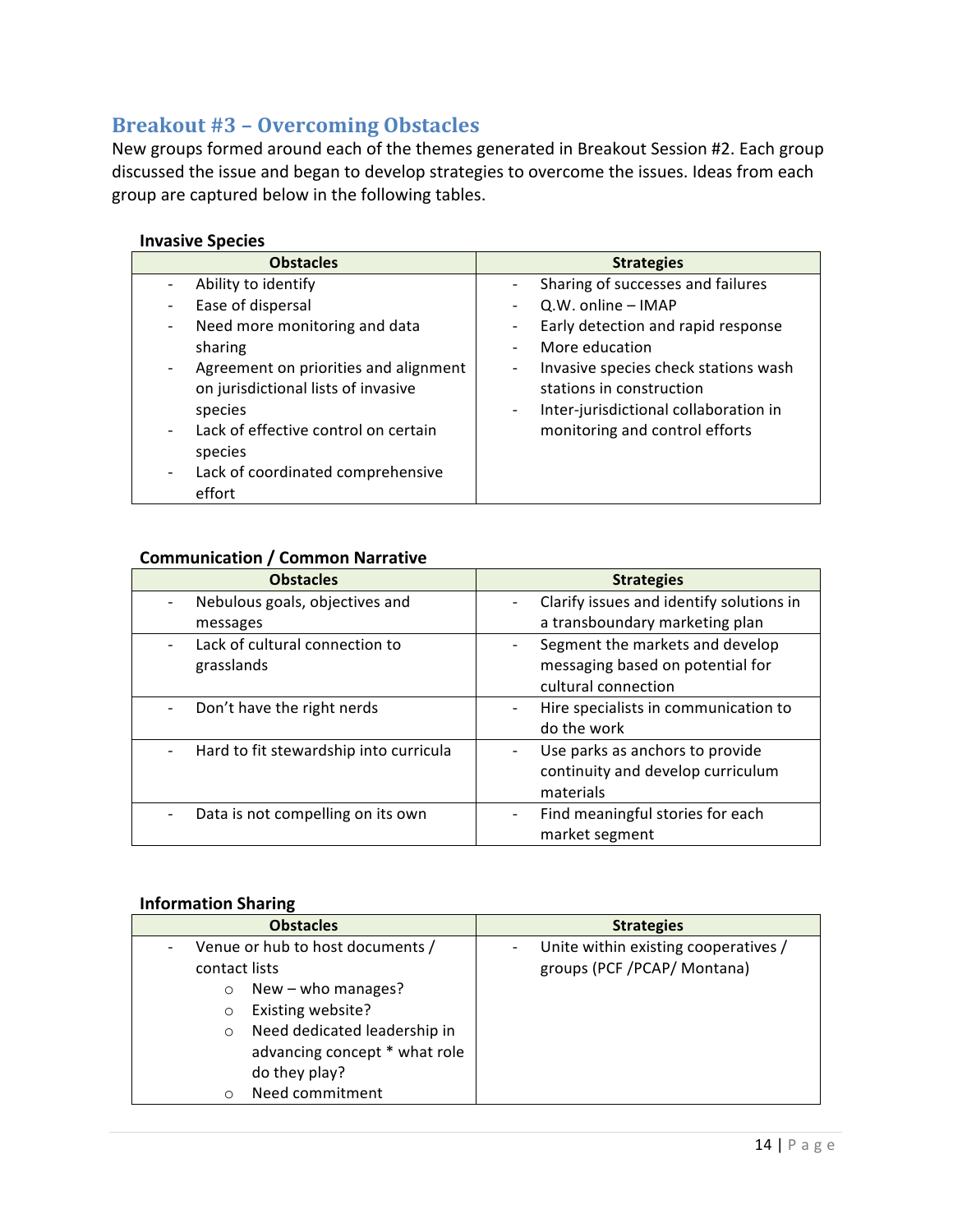| <b>Obstacles</b>                    | <b>Strategies</b>                             |
|-------------------------------------|-----------------------------------------------|
| Understanding the areas of interest | Leadership Group                              |
| <b>NPD</b>                          |                                               |
| <b>SAR</b><br>$\circ$               |                                               |
| Watersheds                          |                                               |
| Need to establish identity          |                                               |
| Socioeconomics                      |                                               |
| Knowing what each other is doing    | need more meetings or cross<br>$\overline{a}$ |
|                                     | boundary workshops (Ex. Matador               |
|                                     | Ranch)                                        |
|                                     | Sharing success stories or what didn't        |
|                                     | work                                          |

#### **Common Goals**

| <b>Obstacles</b>                       | <b>Strategies</b>                         |
|----------------------------------------|-------------------------------------------|
| <b>Silos</b>                           | Mechanism prioritise to share /           |
|                                        | implement across boundary                 |
| Weak or non-existent - no common       | Start with achievable / small goals (e.g. |
| goals                                  | aquatic invasive species)                 |
| Being unaware ; different perspectives | Use conflict / challenges to create       |
|                                        | dialogue / change                         |
| ID key contacts                        | Face to face networking / dialogue        |
|                                        |                                           |
| Lack of common goals                   | *Identify common goals (e.g. an           |
|                                        | invasive control; keystone / flagship     |
|                                        | species / climate adaptation/ SAR/        |
|                                        | Ecological footprint (Incentives)         |

### **Data – Classification / Analysis**

| <b>Obstacles</b>                      | <b>Strategies</b>                 |
|---------------------------------------|-----------------------------------|
| (Don't plan for unknowns /new trends) | Mechanism to share / implement    |
|                                       | across boundary                   |
| (Common monitoring not possible       | (Common monitoring not possible   |
| without common goals for using        | without common goals for using    |
| information)                          | information)                      |
| (Agreement on minimum standards       | *Minimum standard can be easier   |
| for cross-boundary)                   | transboundary that one            |
|                                       | province/state/country; *Monitor/ |
|                                       | analyze/report                    |
| (silos)                               | Funding, Use information we have; |
|                                       | MOU - Similar to Northern Plains  |
|                                       | Secretariat                       |
| Landscape / cultural conservation     | Build on existing                 |
|                                       | Invent new                        |
|                                       | Start small                       |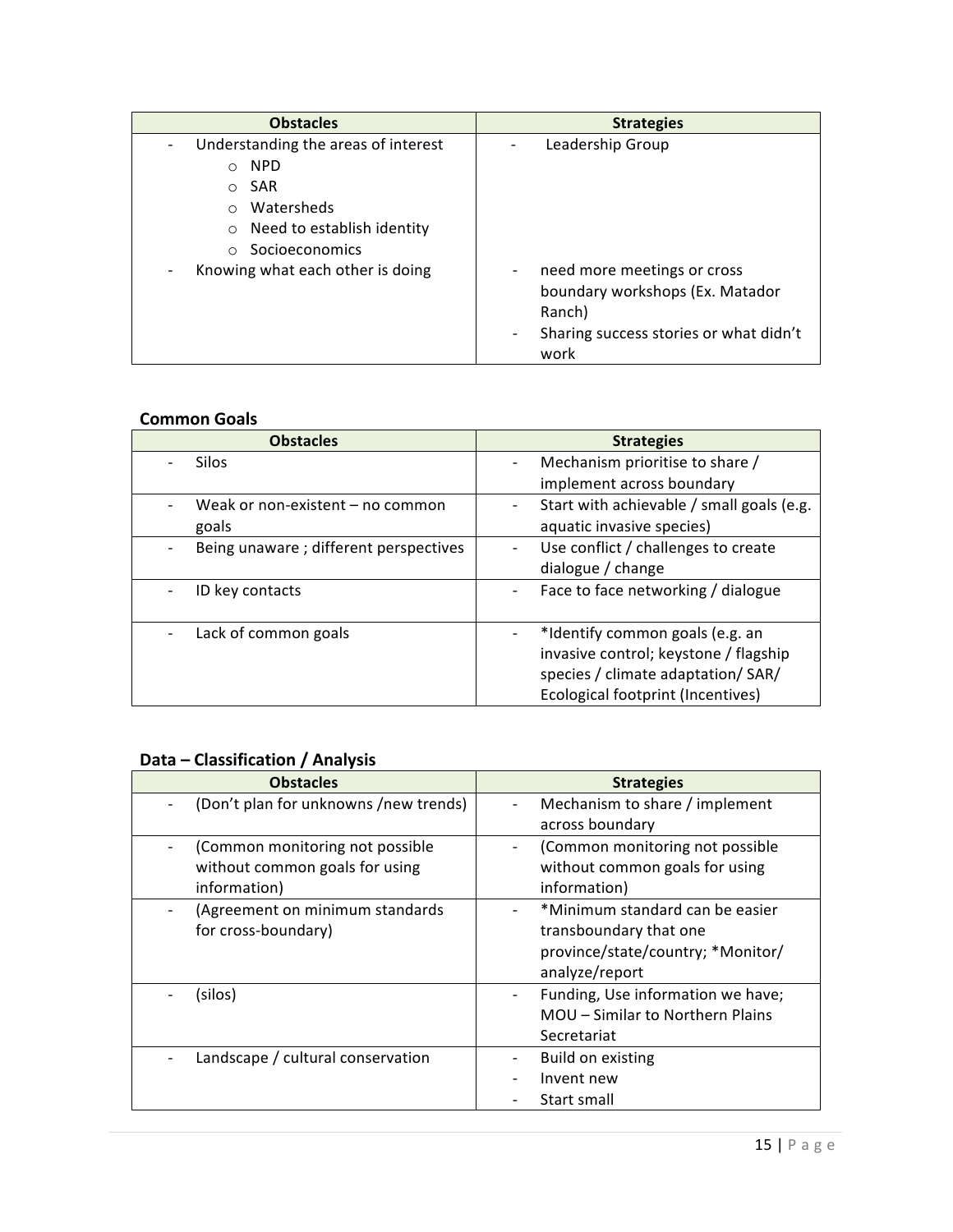| <b>Obstacles</b> | <b>Strategies</b>                             |
|------------------|-----------------------------------------------|
|                  | Start with identified goals<br>$\sim$         |
|                  | Need geographic focus - e.g. Milk /<br>$\sim$ |
|                  | Frenchman                                     |
|                  | Native Plains and Potholes / Large<br>-       |
|                  | <b>Conservation Cooperative</b>               |

### **Multiple – Spatial Scales**

| <b>Obstacles</b> | <b>Strategies</b>                                                                                                                                                                                                                                                                                                                                                                                                                                                                                                                                         |
|------------------|-----------------------------------------------------------------------------------------------------------------------------------------------------------------------------------------------------------------------------------------------------------------------------------------------------------------------------------------------------------------------------------------------------------------------------------------------------------------------------------------------------------------------------------------------------------|
|                  | Be proactive:<br>Multiple tools / programs (reseeding $-$<br>restoration<br>Holistic stewardship approaches (AB-<br>MULTISAR, SK-SODCAP, MT<br><b>Conservation Menu)</b><br>Manage for heterogeneity on<br>landscape<br>Connecting existing areas and<br>prioritizing corridors<br>Keystone species - can drive<br>conservation. Using an inclusive<br>approach to look at all impacts for<br>decisions. Asking questions relating to<br>impacts of choices of action<br>Address economic incentives to<br>support land rights and ecological<br>outcomes |

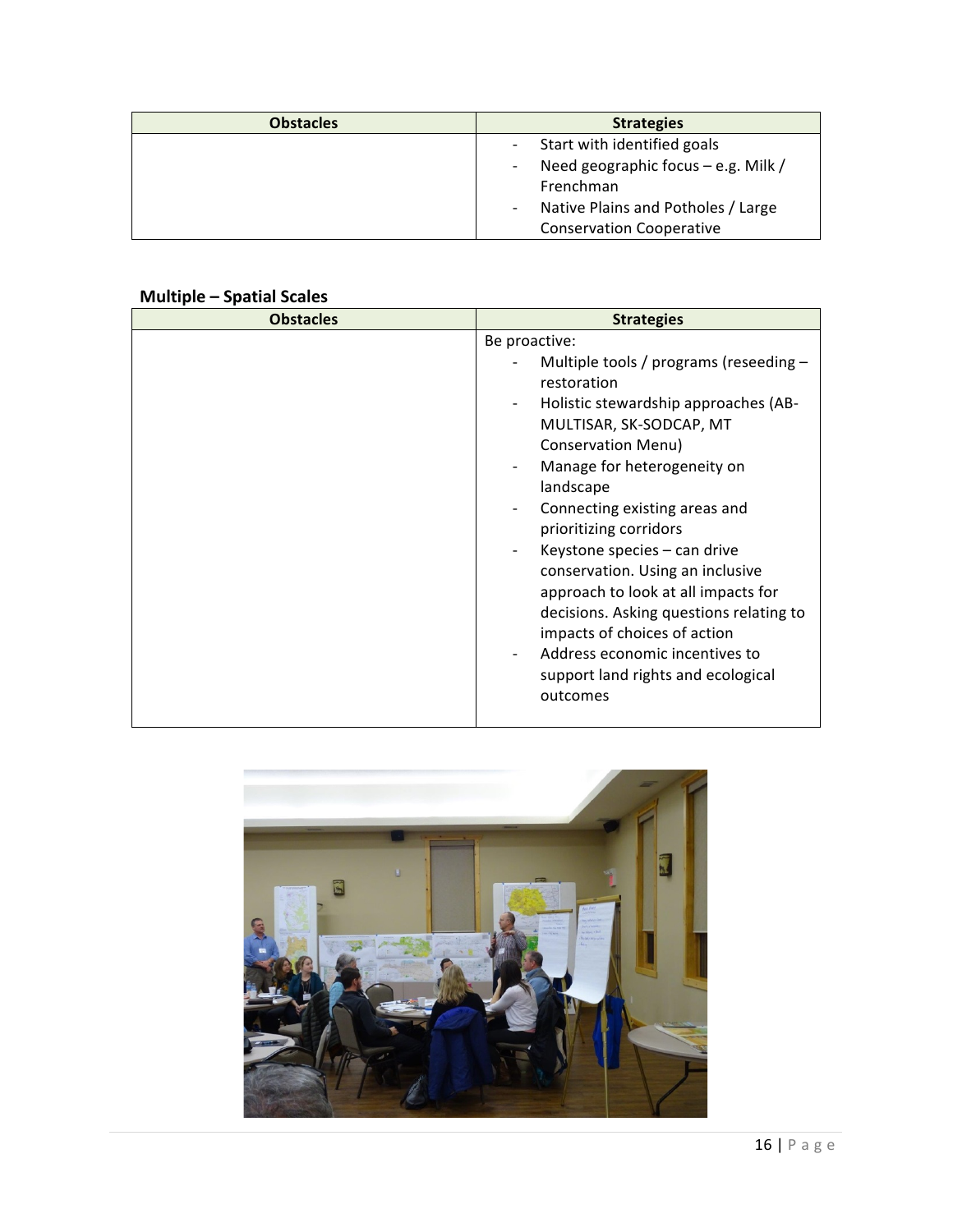## **Concluding Plenary: Putting it all Together**

A final large group discussion took place and participants were asked to describe what success would look like if the ideas from this workshop were advanced. Their ideas were as follows:

#### **Indicators of Success**

Note: **Outcome**s relate to impact/ positive change resulting on the landscape. **Outputs** reflect specific actions or activities that would occur to support achievement of long-term outcomes

#### **Outcomes**

- Less species listed or some coming off the list\*
- Slow down in rate of conversion\*
- Public more appreciative of grasslands\*
- \*Fill some conservation gaps and add value to existing\*

#### **Outputs**

- Establishment of leadership group
- Clearly articulate vision and goal
- Collective briefing that we can share with others
- Communication strategy materials
- Borderless program
- Engagement with stakeholders not here (industry, recreation)
- Extends the invitation to others / funding
- Mechanisms learning we can take from actual things on the ground
- Ways to showcase and see advancements and share beyond
- It brings ranching, bio-cultural pieces together
- Piggy back National Parks appreciation week, Milk River Watershed AGM, PCAP Feb 2017 (International, Saskatchewan), Society of Range Management, America's Grasslands (reach out)
- Convening is important
- $LCC Jeff$  to get funding / request for proposals
- Grasslands birds are of concern could use to create cross-border interest.
- Use Parks as places for messages from communication to storytelling

A call to action was made and those interested in forming a Leadership Team expressed their willingness to continue the momentum from this workshop. Interested individuals included the following:

- Peter Swain, Alberta Environment and Parks
- Ian Dyson, Alberta Environment and Parks
- Kayla Balderson-Burak, Saskatchewan PCAP
- Kerry LaForge, Agriculture and Agri-Food Canada
- Jeff Nelson, World Wildlife Fund (MT)
- Marissa Sather, United States Fish and Wildlife Service
- Pat Gunderson, Montana Bureau of Land Management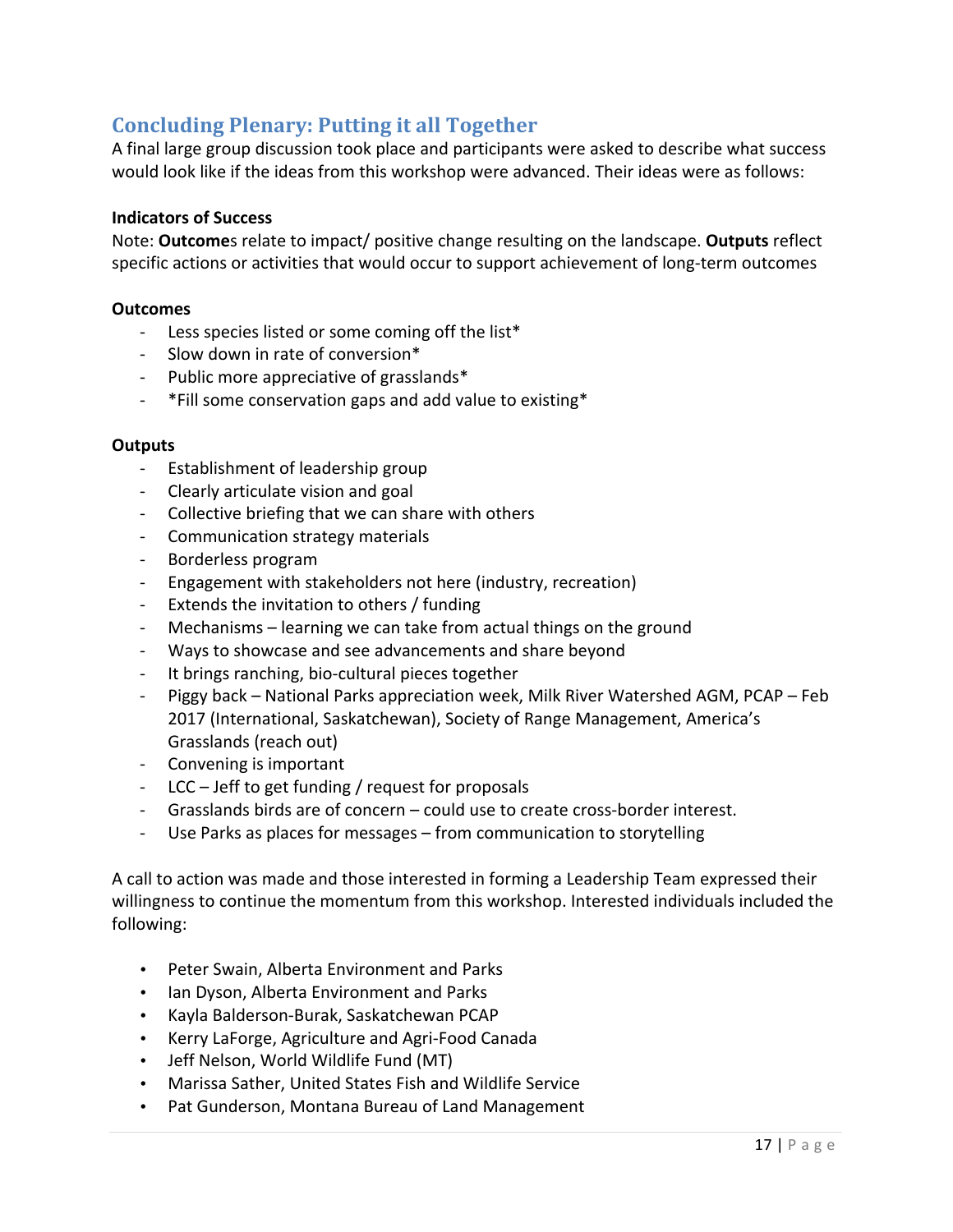- Tim Romanow, Milk River Watershed Council Canada
- Paulette Fox, Aboriginal Relations, Alberta
- Linda Cerney, Alberta Environment and Parks

Leadership Team Members:

- Ian Dyson, Alberta Environment and Parks
- Sue Michalsky, Ranchers Stewardship Alliance
- Tim Romanow, Milk River Watershed Council of Canada
- Ron McNeil, Alberta Prairie Conservation Forum
- Brian Martin, The Nature Conservancy
- Neal Wilson, Antelope Creek Ranch
- Pat Gunderson, Bureau of Land Management
- Pat Fargey, Alberta Environment and Parks
- Joel Nicholson, Alberta Environment and Parks
- Linda Cerney, Alberta Environment and Parks
- Lisa Talavia-Spencer, Alberta Culture and Tourism
- Sasha Harriott, Alberta Prairie Conservation Forum

### **Next Steps & Closing Remarks**

lan Dyson provided closing remarks for the workshop. He expressed appreciation for the contributions made by all participants and thanked members of the Planning Team for their support and hard work in putting together this workshop.

lan indicated that a follow-up call with members of the Planning Team is scheduled for February 11, 2016 and that individuals who just expressed interest in participating on a Leadership Team would be invited to attend the call.

Ian also noted that all materials from the workshop including presentations, the invitation list and summary notes from the proceedings would be posted on the Prairie Conservation Forum Website for all participants to access.

The workshop concluded with each participant completing an evaluation and individual commitment card. The results from the evaluation and cards will be used by the Leadership Team, along with the results from the workshop, to inform future actions to support transboundary collaboration in the grasslands.